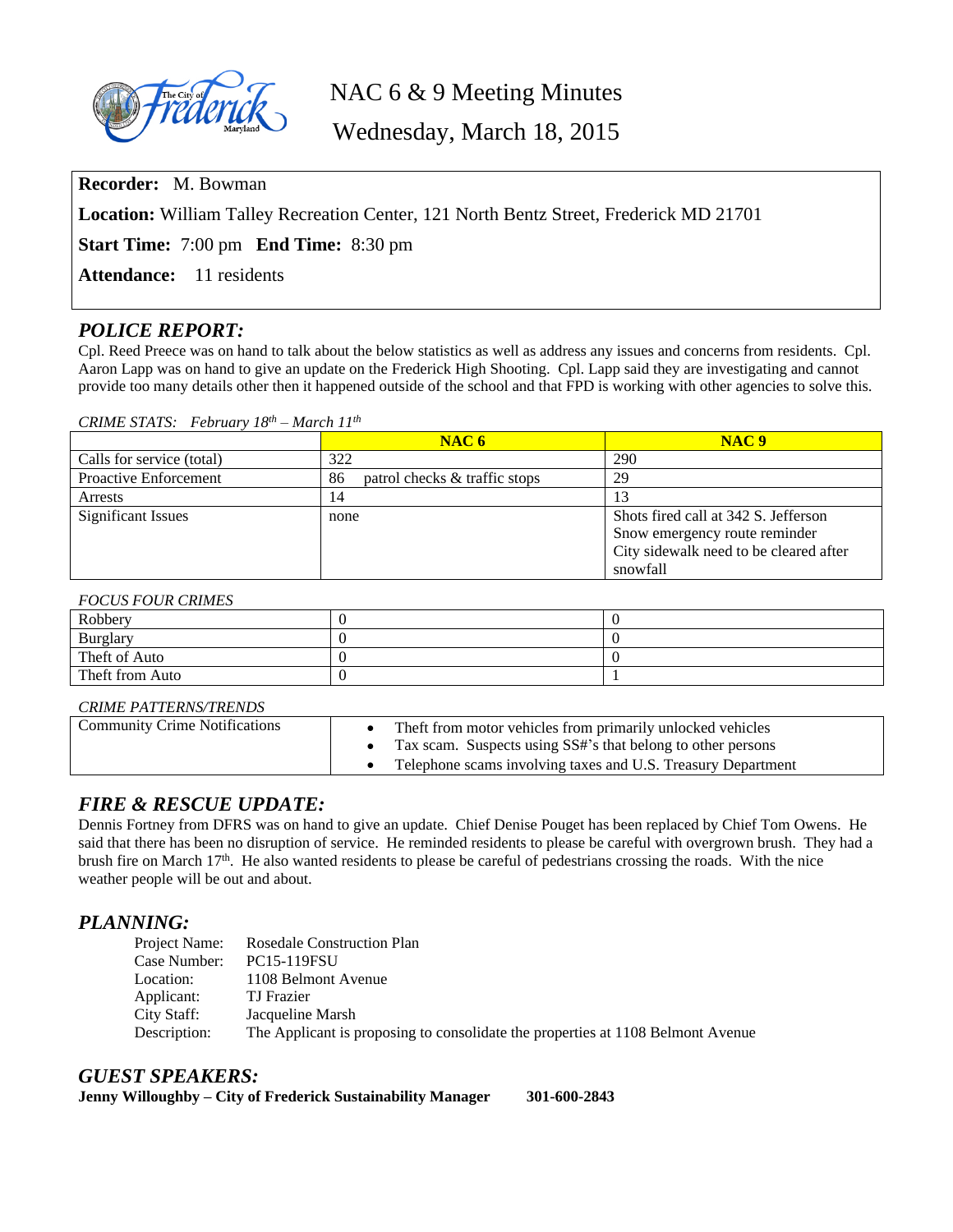Jenny was on hand to talk about the sustainability plan for The City of Frederick. Frederick is committed to sustainability for everyone who lives, works, and plays in the City. With participation from businesses, residents, and government, we will create a City that is resilient at its core and periphery and will become a sustainability model for the region.

This plan is the City's framework to tackle challenges and prioritize policies and actions that will guide Frederick toward a more sustainable future. The policies and actions suggested in this plan will help the City provide access to transportation, healthy food, educational and cultural resources, green spaces, clean air and water to residents and businesses.

#### What is sustainability?

Sustainability means maintaining balance between economic, social, and ecological needs for today and for future generations. Each of these will be addressed within the eight sectors of this plan. Sustainable choices today will help facilitate healthy residents, healthy communities, and a healthy environment now and into the future.

#### What does sustainability mean for you?

A sustainable city benefits everyone by providing better transportation, buildings, neighborhoods, parks, and healthy places to work and live. The City is working toward becoming a more sustainable community by:

- Supporting a strong, local economy with better access to jobs, services, and amenities
- Encouraging healthier lifestyles by providing alternative transportation options and access to nutritious food choices
- Leading the way in more efficient and renewable energy and fuels to reduce costs and our carbon footprint
- Protecting water quality and green spaces while encouraging smart development
- Designing communities such that all levels of income are supported with adequate services and amenities

#### How do we make it happen?

We can achieve sustainability through a collaborative process. Each of us plays an important part in creating and maintaining a sustainable Frederick. The City government is leading this effort, and residents and private businesses also are essential to achieving these goals. By building partnerships with various committees, interest groups, local and state government, and within City departments, sustainable ideas and actions will filter through projects on every level. This plan outlines actions and policies that could help each of us to become part of the sustainability solution. This Sustainability Master Plan will be evaluated every two years.

Jenny will also be sending over the list of scheduled activities for Earth Month!

#### **Malcom Furgol – United Way 301-663-4231**

Malcom was on hand to talk to residents about the United Way and different programs that they offer. He said that they offer tax preparation services, works with local non-profits, financial counseling, etc. United Way is also hosting the Summer Serve program for youth ages 12-17, which incorporates volunteer service projects at various nonprofit agencies throughout Frederick County. For more information please contact: 629 North Market Street, Frederick, MD 21701 (301) 663-4231

# *OLD BUSINESS:*

# *NEW BUSINESS:*

- FPD AP The Frederick Police Department has launched a new AP! You can download at either ITunes for Ap Store – search for Frederick Police Department.
- COF Ap! Many of you have asked about the app for reporting concerns to the City of Frederick. Below are the links!

<https://itunes.apple.com/us/app/ispires/id862605376?mt=8&ign-mpt=uo%3D4> <https://play.google.com/store/apps/details?id=cityoffrederick.com.ispires>

# *SUGGESTIONS/COMMENTS/MISC:*

# *UPCOMING EVENTS:*

|           | April $18th$           | $10:00$ am $-3:00$ pm | Youth Resource Fair         | Francis Scott Key Mall – for more information please contact<br>Michele Bowman |
|-----------|------------------------|-----------------------|-----------------------------|--------------------------------------------------------------------------------|
| $\bullet$ | April 18 <sup>th</sup> | $10:00$ am $-2:00$ pm | Medication Turn In<br>Event | Harry Grove Stadium                                                            |
|           | October $4th$          | $12:00 - 5:00$ pm     | Panagea                     | Westridge Plaza                                                                |